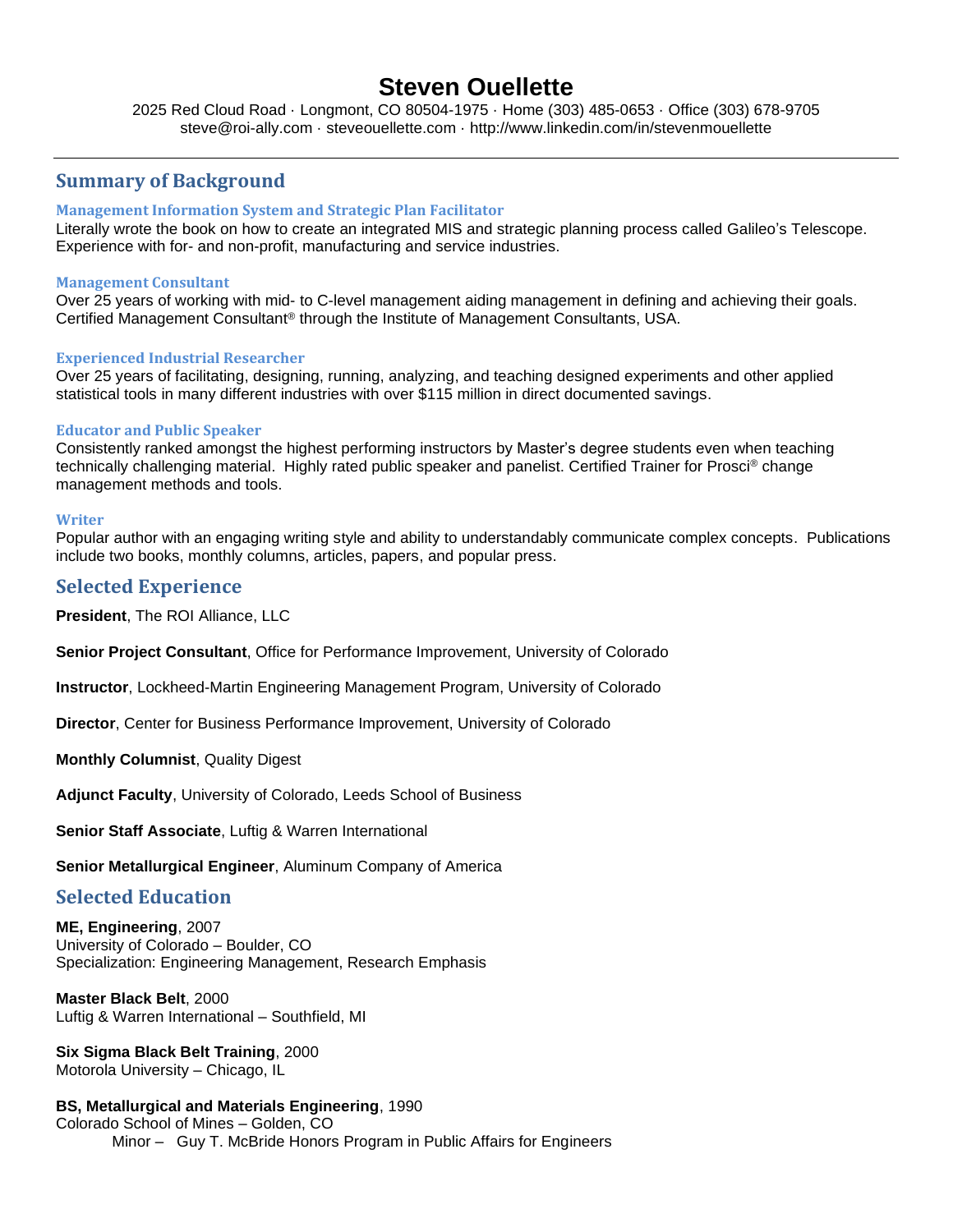# **Complete Curriculum Vitæ**

## **Employment History:**

*Current Position:* **President**, The ROI Alliance, LLC *Time Period:* 7/25/2002 to Present *Roles and Responsibilities:*

- Lead the organization in procuring, developing, and delivering world-class consulting and training services in the realm of business performance improvement.
- Lead and implement Six Sigma initiatives at client sites.

## *Current Position:* **Committee to Safeguard Impartiality Board Member**, Orion Registrar

*Time Period:* 11/04/2004 to Present

*Roles and Responsibilities:*

• Periodically examine and resolve conflict of interest issues within an international management system registrar.

*Current Position:* **Freelance Technical Feature Writer** *Time Period:* 9/5/2006 to Present *Roles and Responsibilities:*

• Write technical articles, features, white papers, etc. in areas of subject matter expertise

## *Position:* **Quality and Continuous Improvement Manager**, Office of Information Technology, University of Colorado

## *Time Period:* 5/12/2017 to 2/1/2019 *Roles and Responsibilities:*

- Provide expertise to Service Managers and supervisors to facilitate local continuous improvement efforts.
- Serve as subject matter expert in continuous improvement and quality management.

*Position:* **Instructor**, Engineering Management Program, University of Colorado *Time Period:* 5/08/2007 to 5/10/2017 *Roles and Responsibilities:*

• Teach and develop graduate-level courses in the quality sciences and statistical analysis.

# *Position:* **Senior Project Consultant**, Office for Performance Improvement, University of Colorado *Time Period:* 9/01/2013 to 5/12/2017

*Roles and Responsibilities:*

• Implement Service Performance Excellence technologies in numerous divisions across the University to improve service quality while decreasing costs.

*Position:* **School Accountability Committee**, Heritage Middle School (appointed position) *Time Period:* 9/10/2009 to 9/10/2012 *Roles and Responsibilities:*

- Guide creation of state-mandated school improvement team according to Business Performance Excellence criteria
- Responsible for developing, monitoring, and approving a School Accountability Plan, identifying gaps between the plan and actual performance, and, using the school's mission, vision, and core values, modifying the School Accountability Plan to close these gaps.
- Recommend prioritization of school expenditures.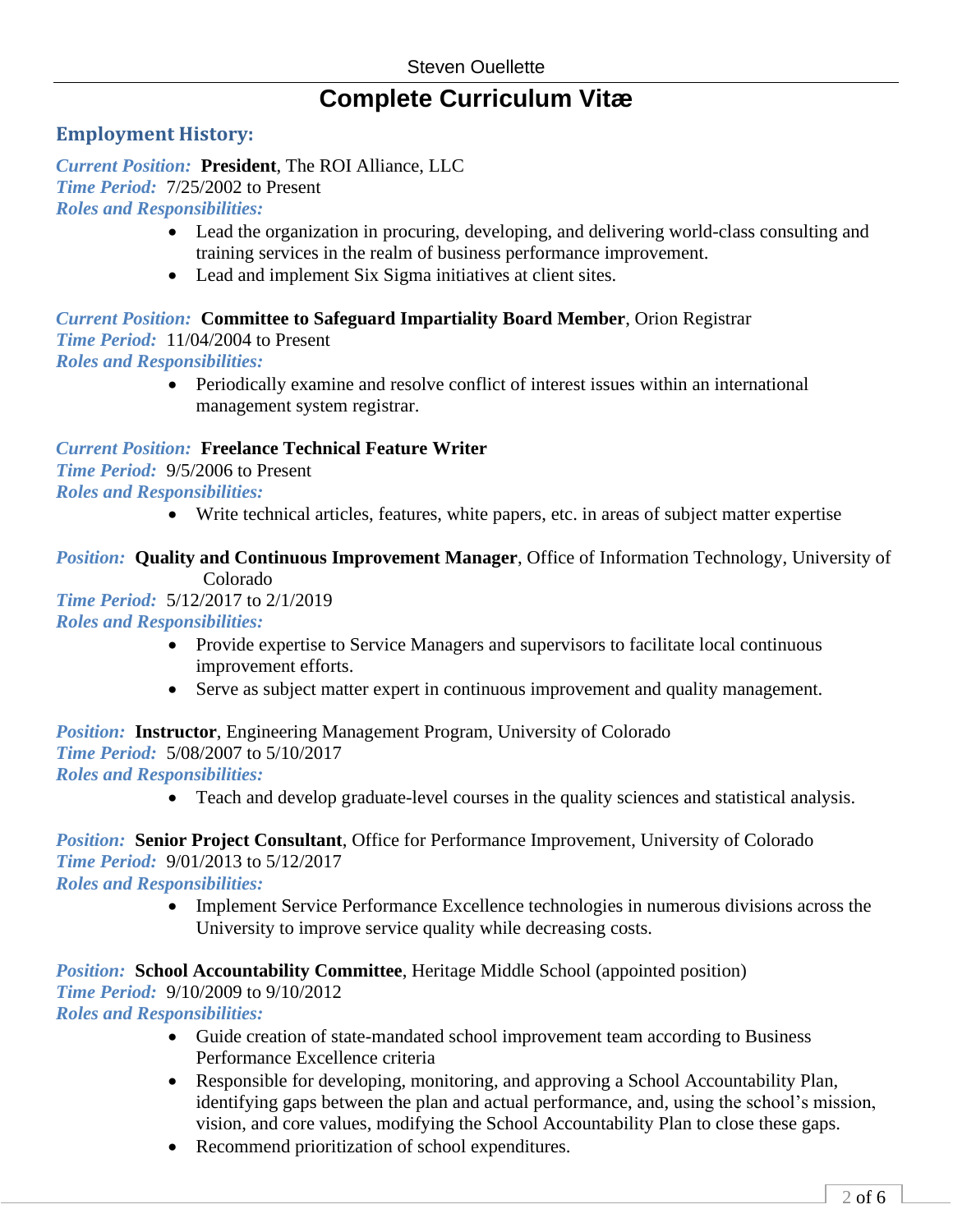#### *Position:* Lead Consultant, Center for Business Performance Improvement, University of Colorado *Time Period:* 12/31/2009 to 9/1/2013 *Roles and Responsibilities:*

- Provide high-end consulting work for client businesses.
- Administer and oversee student and faculty projects.

*Position:* **Independent Contractor**, Colorado State University

*Time Period:* 9/17/2007 to 6/2/2009 *Roles and Responsibilities:*

• Develop and teach a four-day intensive Lean/Six Sigma Green Belt course

**Position: Director, Center for Business Performance Improvement, University of Colorado** *Time Period:* 6/26/2007 to 12/31/2009 *Roles and Responsibilities:*

- Created the Center for Business Performance Improvement and attained sustainability
- Identified and matched local business needs with student and faculty.
- Administered and oversaw student and faculty projects.

### *Position:* **Monthly Columnist**, Quality Digest

*Time Period:* 3/28/2006 to 6/11/2012

*Roles and Responsibilities:*

• Wrote monthly featured online column, "**The Six Sigma Heretic**" for Inside Six Sigma and Quality Digest, circulation 60,000

*Position:* **Adjunct Faculty**, Center for Advanced Engineering and Technology Education *Time Period:* 2/14/2005 to 4/30/2007

*Roles and Responsibilities:*

• Taught 160 contact-hour Six Sigma Black Belt course

*Position:* **Superintendent's Parent Advisory Council**, St. Vrain Valley School District (appointed position) *Time Period:* 10/31/2004 to 5/2009

*Roles and Responsibilities:*

- Serve as a communication conduit between Alpine Elementary parents and school district Superintendent
- Report discussion topics back to Alpine community

#### *Position:* **School Improvement Team**, Alpine Elementary (elected position) *Time Period:* 10/31/2004 to 10/31/2006

*Roles and Responsibilities:*

- Guided creation of state-mandated school improvement team according to Business Performance Excellence criteria
- Responsible for developing, monitoring, and approving a School Accountability Plan, identifying gaps between the plan and actual performance, and, using the school's mission, vision, and core values, modifying the School Accountability Plan to close these gaps.
- Recommended prioritization of school expenditures.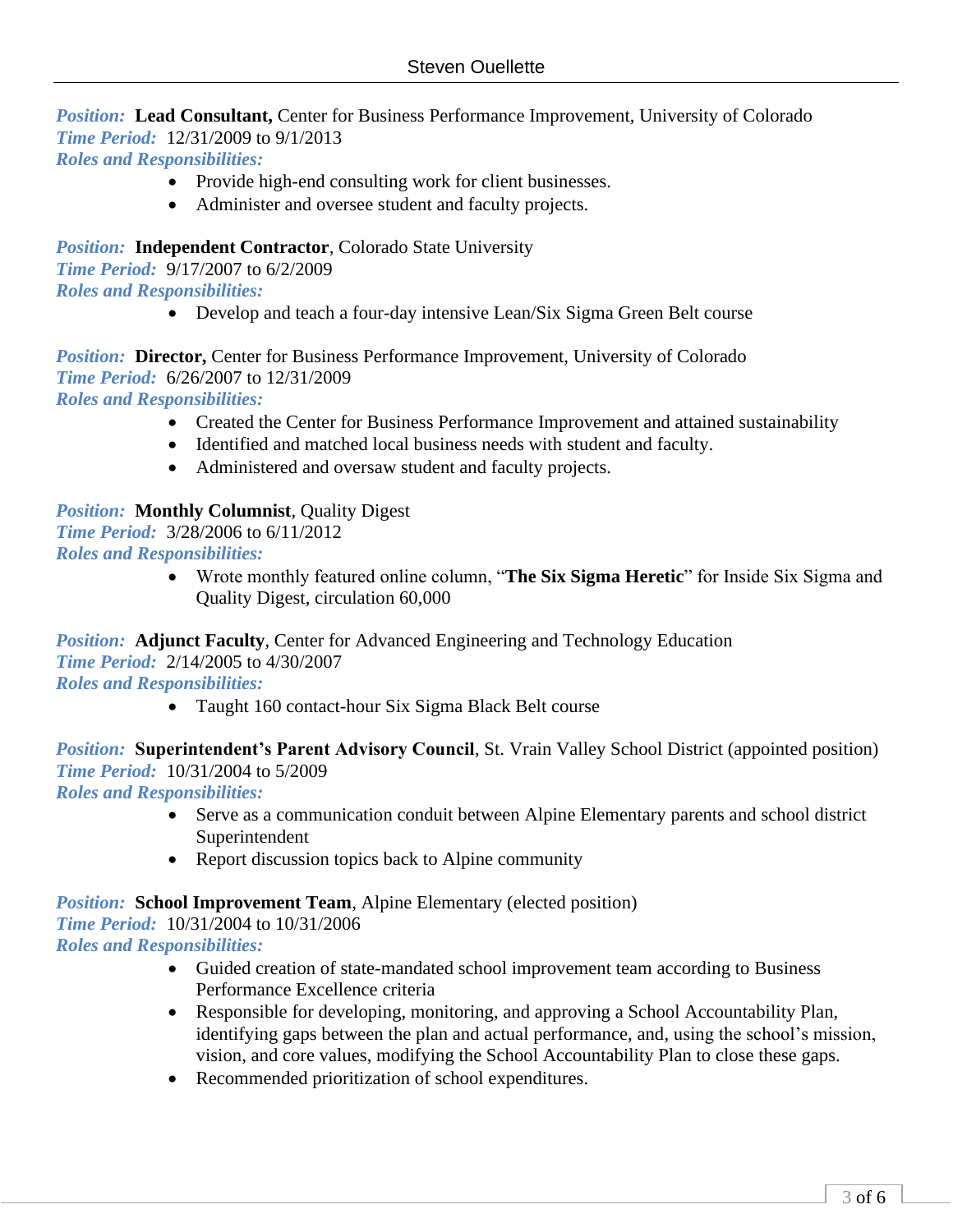## *Position:* **Adjunct Faculty**, University of Colorado, Leeds School of Business

*Time Period:* 9/01/2003 to 5/08/2004

*Roles and Responsibilities:*

• Taught and developed courses in Total Quality Systems and Six Sigma

## *Position:* **Senior Staff Associate**, Luftig & Warren International

*Time Period:* 2/22/1996 to 7/25/2002

*Roles and Responsibilities:*

- Led and facilitated projects at many client sites using experimental design, management system design, new and existing equipment start up, statistical process control, product design, problem-solving, quality improvement, measurement system analysis
- Taught and designed numerous courses to support project activities, including Six Sigma Green Belt, Six Sigma Black Belt, and Six Sigma Champion training

# *Position:* **Senior Metallurgical Engineer**, Aluminum Company of America

*Time Period:* 7/22/1991 to 2/22/1996

*Roles and Responsibilities:*

- Responsibilities for 1XXX, 2XXX, 3XXX, 5XXX, 6XXX series aerospace and commercial alloys.
- Technical support for heat-treating and cold rolling.
- Developed an economical gauge to measure residual stress in aerospace alloys that proved to be in control and capable.
- Studied and applied statistical product and process control, designed experimentation, and Total Quality Management philosophy.
- Acted as Process Team Leader responsible for instituting product and process control and capability in an inaugural quality improvement effort.
- Lead Auditor for internal quality audits to ISO 9002.

## *Position:* **Metallurgical Assistant**, Phelps-Dodge Chino Smelter

### *Time Period:* Summer 1989

### *Roles and Responsibilities:*

Responsible for various studies and technical reports related to copper mining and extractive metallurgy.

### *Position:* **Staff Metallurgist**, Cyprus-Sierrita

*Time Period:* Summer 1988

*Roles and Responsibilities:*

Responsible for various laboratory tests, maintenance, and technical reports related to copper/molybdenum mining and mineral processing.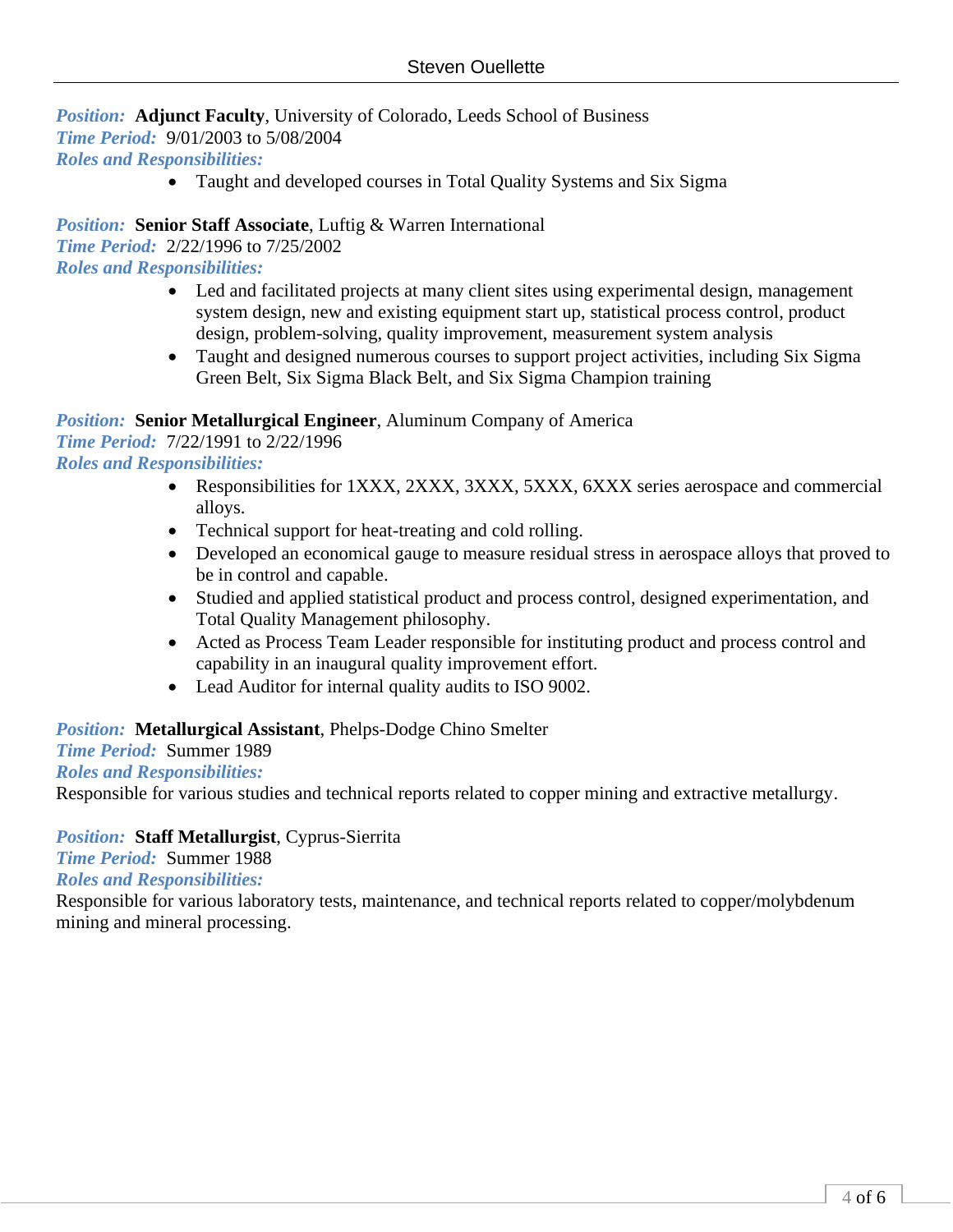## **Publications**

Ouellette, Steven. (December 2021). Galileo's Telescope: How To Create Integrated Metrics And a Realistic Strategic Plan Across a Business. Alliance Press.

Luftig, Jeffrey, & Ouellette, Steven (Eds.). (June 2012). Business Performance Excellence. Bloomsbury Information Ltd.

Luftig, Jeffrey T. and Ouellette, Steven M. "The Decline of Ethical Behavior in Business - How the quality professional can and should meet the challenge." Quality Digest (QCI International), May 2009: 36-38.

Ouellette, Steven M. "Making the Case for SPC." Quality Nov. 11, 2007. < http://www.qualitymag.com/Articles/Feature\_Article/BNP\_GUID\_9-5-2006\_A\_10000000000000205945>

Ouellette, Steven M. "Minimizing Losses Using Parameter Estimates from SPSS' General Linear Models Routine Utilizing a Microsoft Excel Spreadsheet." Capstone project report for the University of Colorado Engineering Management Program submitted July, 2007.

Ouellette, Steven M. "Ask the Expert." Monthly Articles for Data Net Quality Systems, May to October, 2007.

Ouellette, Steven M. "The Six Sigma Heretic." Monthly Feature Articles in Quality Digest online starting in June, 2006 to June, 2012. <http://www.qualitydigest.com/read/content\_by/42>

Ouellette, Steven M. "Black Belt Training: Coming to a Desktop Near You." InsideSixSigma Jan. 2006. <http://qualitydigest.com/QDarticles/FMPro?-db=iq%5feditorial.fp5& lay=article%20data%20form&editorial%20type=ISSArticle&release=yes&-format=QDarticle\_text.html&articleID=8057& script=cntaccesstype&-Find>

Ouellette, Steven M. "Steel-rolling Mill Lubricant Selection." Tribology & Lubricant Technology Nov. 2003: 44-47.

Ouellette, Steven M., and Michael Petrovich. "Daily Management and Six Sigma: Maximizing Your Return." Annual Quality Congress Proceedings. Milwaukee: American Society for Quality, May 20, 2002.

Ouellette, Steven M., and Dr. Althea D'Souza. "Flawless Equipment Start-Up: Conquering the Commissioning Blues," Annual Quality Congress Proceedings. Milwaukee: American Society for Quality, May 8, 2000.